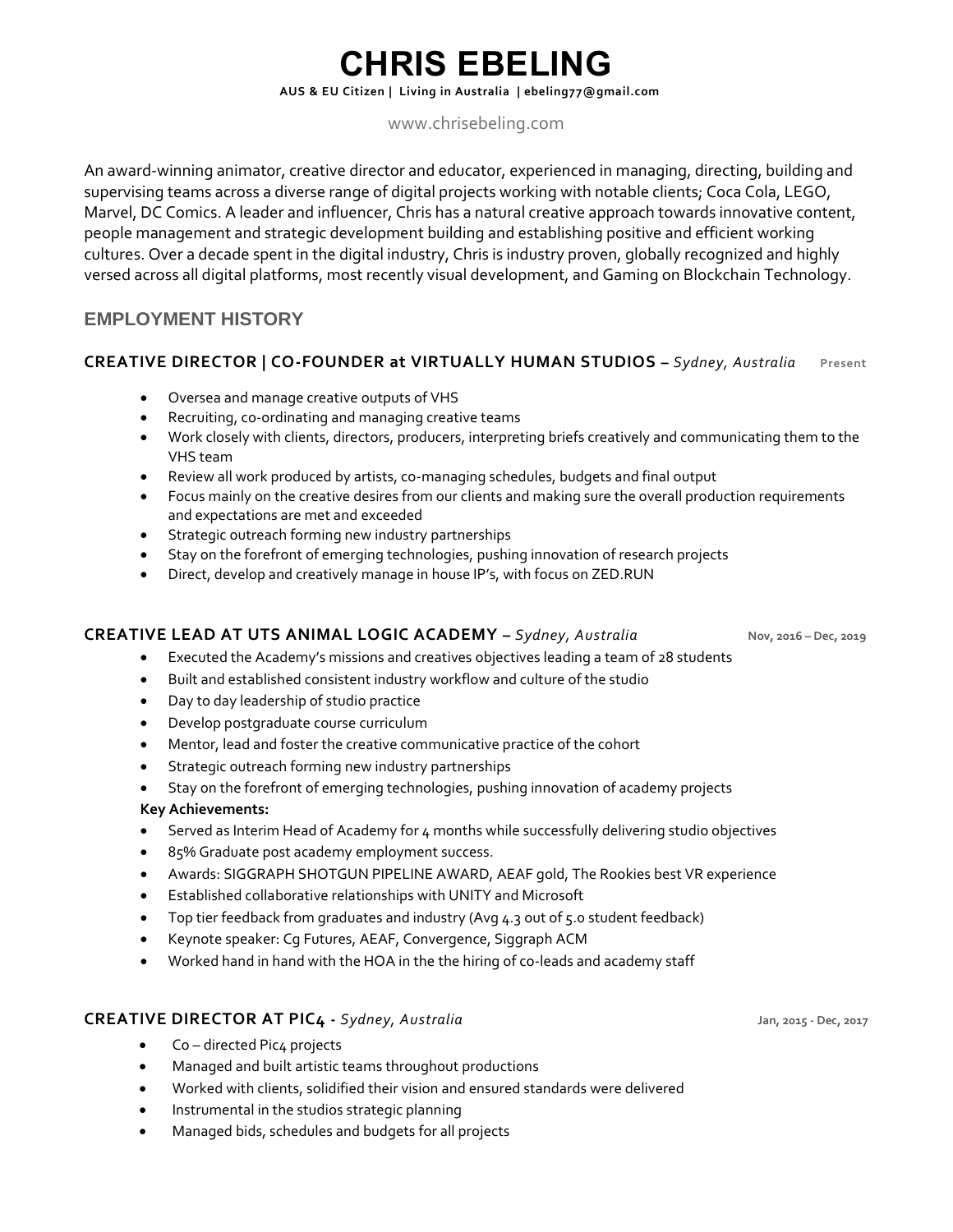- Utilized network to head hunt and recruit artists
- Designed and pitched BCS own in-house intellectual properties

### **Key Achievements:**

- Awards: Best VFX, Berlin Film Festival, AEAF Gold, AEAF Silver
- Successfully won bids, defined P&L, delivered projects to time and budget
- Established, built and managed strong artistic and technical team
- Successfully navigated studio into emerging technological practice and medical sector

### **LEAD ANIMATOR AT ILOURA -** *Sydney, Australia* **Aug, 2016 - Nov,2016**

- Lead the animation team across multiple projects (Dishnored 2, Lemony Snicket, John Wick 2)
- Instrumental in development of efficient animation pipeline
- Co-managed weekly meetings with department leads to ensure the best approach for projects
- Managed, mentored and trained Junior artists
- Assisted in bidding and proof of concepts for future projects (Spiderman, Jumanji)

### **Key Achievements:**

- Successfully oversaw multiple projects to completion delivering to schedule and on budget.
- Instrumental in building new animation pipeline in liaisons with technical pipeline team.
- Successfully lead and managed junior artists to reach high level production quality.
- Won numerous bids for clients such as Marvel.

### **Lead Animator at PLAYWOOD GAMES –** *"WARTILE"* -*Copenhagen, Denmark* **Nov, 2015 - March, 2016**

- Lead and manage a team of animators
- Explore and create unique engaging in-game animations while ensuring consistency across all game animations
- Managed weekly meetings with director to ensure targets were met.

### **Key Achievements:**

- Successfully managed and lead team of artists globally
- Delivered project goals on time and on budget
- Trained and mentored junior artists

### **Animation Director and Director at TAPPR -** *Sydney, Australia* **Feb, 2014 - Jan, 2015**

- Creatively directed and developed the story on "SUMOBOY"
- Directed and supervised the 2-min animated teaser trailer
- Managed a team of cg artists locally and globally
- Developed strategy and pitches for trans media approach

### **Key Achievements**:

- Helped develop crucial budget that balanced high quality vs low end cost
- Successfully delivered project to time and budget.
- Established connections with DreamWorks, BlueSky and Disney to further develop our IP to feature film
- Successfully managed and lead team of global artists to deliver the project on time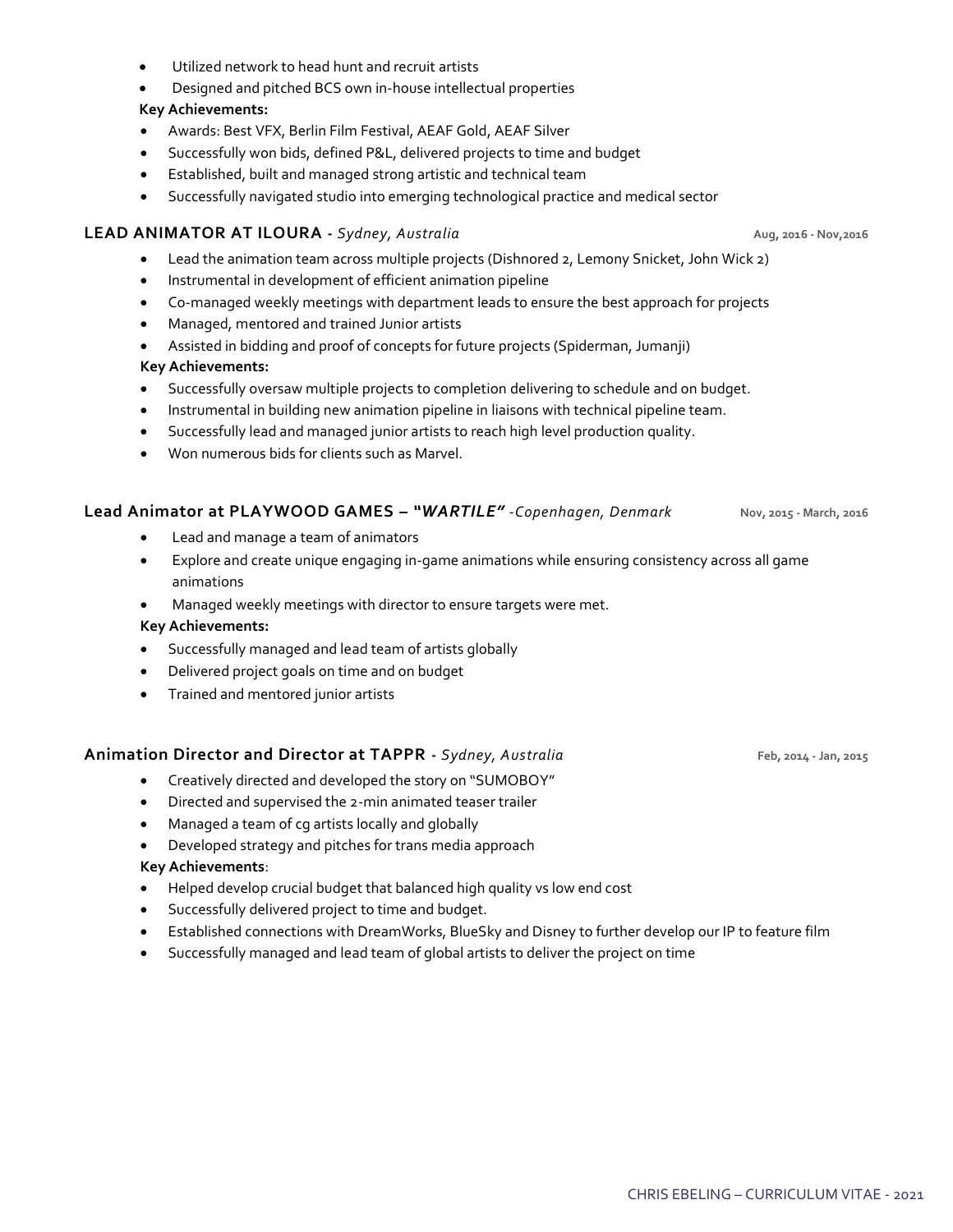# **OTHER ROLES Jan, 2008 - Aug, 2016**

# **Senior Character Animator at ANIMAL LOGIC -** *"THE LEGO BATMAN MOVIE"* **July, 2015 - Aug, 2016**

- Worked collaboratively with animation team and director to ideate key animation style
- Delivered high-end feature film animation on time and on budget
- Lead Previz on a pivotal fight sequence, pitching new direction for key sequence, ultimately enticing the director to new approach
- Lead Animation, writing and directing a 45 second marketing animation for key event Comicon.
- *"THE LEGO NINJAGO MOVIE" -* Sequence Previz Lead for "beach invasion scene" for client proof of concept

# **Senior Character Animator at ILOURA** - *"GODS OF EGYPT" Sydney - Australia* **Jan, 2015 - July, 2015**

- Worked collaboratively with animation team and director to ideate key animation style and performance
- Delivered high-end feature film animation on time and on budget
- Sequence Lead on key "Bridge" sequence. Tasked with layout, previz and final animation of a pivotal 20+ shot sequence
- Layout sequence lead on key "Armory" sequence. Assuring the camera moves and cuts flowed seamlessly across the 15+ shot sequence, also providing blocking animation as well as final animation on selected shots
- Leading and mentoring young animation artists

# **Senior Animator and Previsualization Artist at VARIOUS -** *Sydney, Australia* **Nov, 2013 - Jan, 2015**

# ALTVFX, PLASTIC WAX, STUDIO BLACKBIRD, MIGHTY NICE, DIGITAL PULSE, OUTFIT7, BACONX

- Notable Clients; Coca Cola, McDonalds, Pepsi, Cadbury, DC Comics
- Lead Previz managing a team of artists on Cadbury TV Commercial
- Successfully delivered projects to time and budget.
- Provided strong leadership and consistent reliable output, resulting in more work

# **Character Animator at ANIMAL LOGIC** - *"THE LEGO MOVIE" Sydney, Australia* **Jan, 2012 - Nov, 2013**

- Worked collaboratively with animation team and director to ideate key animation style
- Deliver high-end feature film animation on time and on budget
- Lead Previz on key sequence "Shaq Catapult"
- Designed and modeled final catapult used in the movie using LDD (Lego Digital Designer)
- Team Awards: BAFTA for Best Animated Film, AACTA for Best Animation, Critics' Choice Award for Best Animated Film, New York Critics Circle Award for Best Animated Film

# **Character Animator at AMBIENCE -***"THE ADVENTURES OF FIGARO PHO*" *Sydney, Australia* **Sep, 2011 - Nov, 2012**

- Worked collaboratively with animation team and director to ideate key animation style
- Delivered high-end episodic TV animation on time and on budget
- Lead layout, setting up technical and story driving cameras for 5 episodes
- Trained and mentored layout team
- Rig testing and pipeline development, working closely with CG supervisor to create best studio practices and workflows

# **Motion Edit Animator at DR D STUDIOS -** *"HAPPY FEET 2" Sydney, Australia* **Oct, 2010 - Sep, 2011**

- Motion edited captured performance, cleaned up and pushed performance data for more appeal
- Key framing performances from scratch as direction changed and/or performance couldn't be captured perfectly
- Work collaboratively with animation team and director to ideate key animation style
- Deliver high-end feature film animation on time and on budget
- Trained and mentored new members of the Motion edit team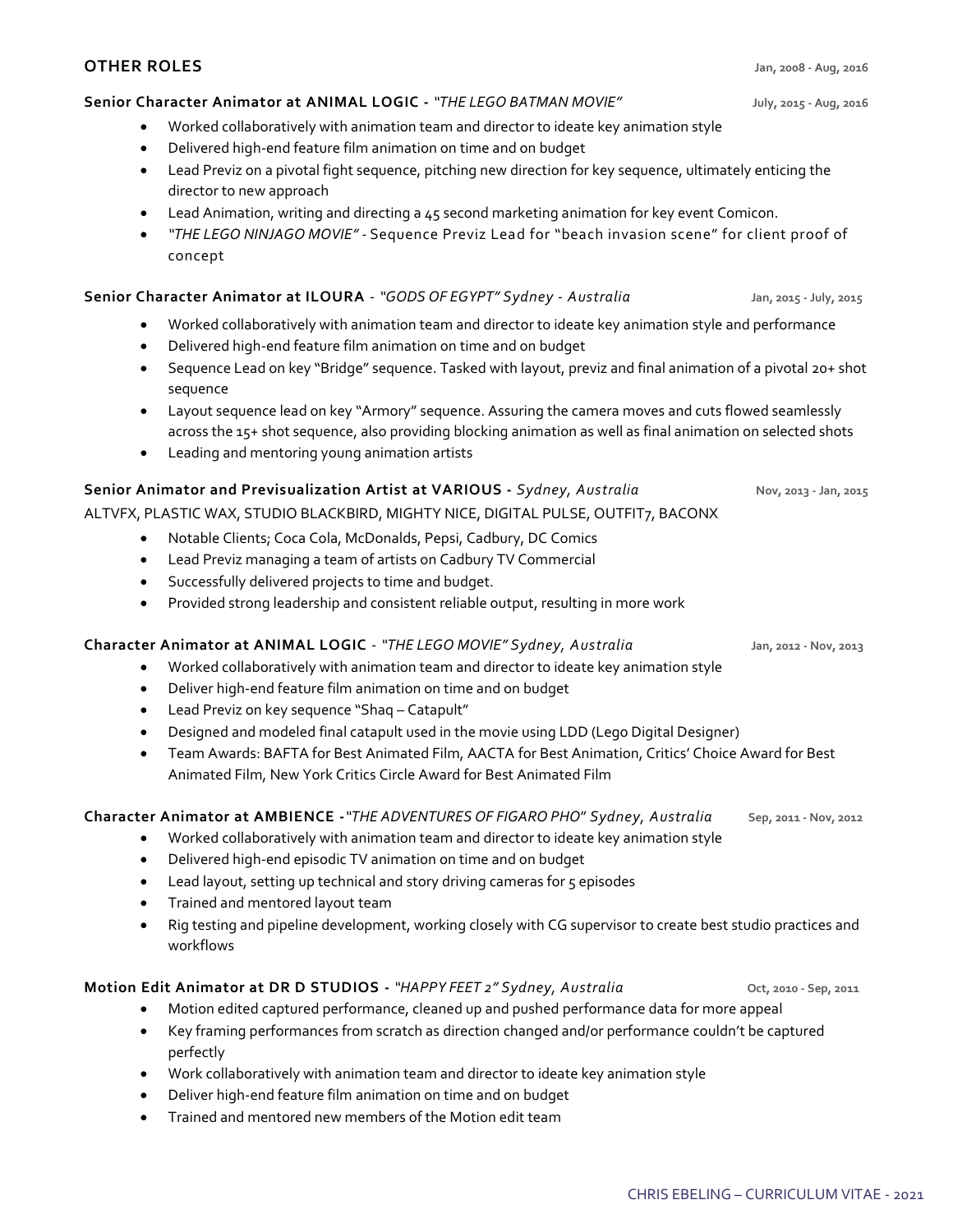### **Character Animator at ANIMAL LOGIC -***"GUARDIANS of GAHOOLE" Sydney, Australia* **Nov, 2009 - Oct, 2010**

- Starting as Animation TD, quickly recognized and selected for animation team to work on production shots
- In own time, helped develop and work on Animal Logics own in house Animated Short "A primitive World"
- Recognized early as a team player and collaborator resulting in swift rise in the animation ranks
- Team Award: AACTA Award for Best Visual Effects or Animation

## **VFX Trainee at ANIMAL LOGIC -** *Sydney, Australia* **Jan, 2008 - Oct, 2009**

- Roto and Comp Training resulted in artist position on the feature film "Knowing" followed by more work on various projects in Animal Logics TVC department
- Recognized early as team player and collaborator resulting in my extension into other departments of the company

### **TEACHING, LECTURING, PUBLIC SPEAKING.**

### **Design Centre Enmore -** *Sydney, Australia* **April, 2013 - Dec, 2015**

- Teaching and mentoring bachelor students specializing in animation.
- Created new course structure and curriculum with focus on industry needs. To simulate the professional environment and practices of a VFX and Animation Artist and best prepare students.
- Instrumental in creating and delivering the TVET Program, Introducing High school Students to VFX and Filmmaking.

### **Sydney ACM Siggraph -** *Sydney - Australia*

• Frequent guest speaker sharing professional experiences, Master classes, tips and tricks and inspirational talks with local professionals and aspiring artists.

### **TAFE AMBASSADOR -** *Sydney - Australia*

• CreatIT Chris Ebeling Industry scholarship Award presented at the yearly TAFE Student Excellence Awards.

### **UNITY Global educational Advisory Board**

• Provide guidance and feedback on strategic decisions to fultilf UNITY education's vision

### **KEYNOTE SPEAKER**

- CG Futures (2019)
- AEAF (2019)
- UNITE (2019)
- REMIX (2019)
- Convergence (2018, 2019)
- TAFE Creative Connections (2017)

More here:<https://www.chrisebeling.com/news>